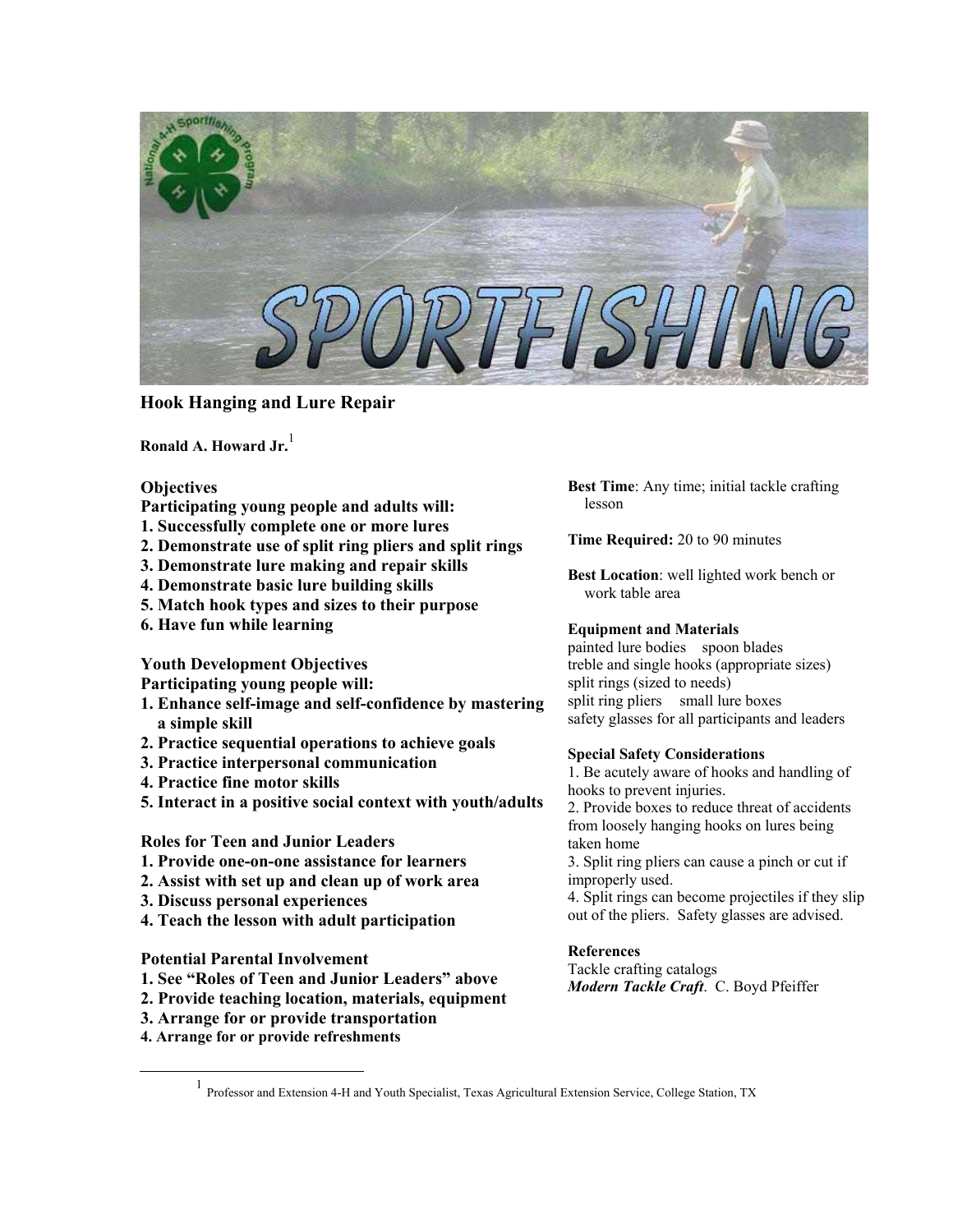**Evaluation Suggestions** 

- **1. Observe learning and support as needed**
- **2. Observe attention to detail and mechanics**
- **3. Observe interactions among participants and/or leaders**
- **4. Observe changes in technique and suggest improvements**
- **5. Observe interest and satisfaction of participants**

**Note to instructors:** Excellent lighting and an uncluttered light background color in the instructors' clothing and on the work surface is helpful to the learner in seeing what is being demonstrated and in seeing the objects they are handling. Make every attempt to get each learner into a position where they can clearly see what is being done during demonstrations.

### **Lesson Outline**

### **Presentation**

- I. Introducing the tools and components A. Tools
	- 1. Split ring pliers
	- 2. Needle nose pliers
	- B. Components
		- 1. Hooks
		- 2. Split rings

3. Lure bodies

II. Making a spoon

- A. Select appropriate components
	- 1. Body
	- 2. Split ring(s)
	- 3. Hook of choice a. Siwash or salmon b. Treble
- B. Assemble the spoon
	- 1. Attach split ring to rear of spoon
		- a. Open split ring with pliers
		- b. Leave enough gap to place on blank
		- c. Slide open side into rear hole in blade
		- d. Extend slightly so ring remains open
	- 2. Slide hook eye onto open end of ring a. Orient hook to ride as desired
		- b. Rotate ring while holding hook shank and spoon
	- 3. Observe completed assembly for proper orientation

### **Application**

**LAY OUT** the tools and components for each of the lures to be built so every work station has all the components needed.

**DEMONSTRATE** the use of the tools, pointing out their features and their proper use.

**DISCUSS** the selection of hooks and split rings for the lures being made and **ENCOURAGE** the participants to **DISCUSS** the reasons for choosing a particular style or size of hook or split ring for the lure bodies being used.

**DISCUSS** the lures being built and name similar lures available over the counter. **NOTE** that a wide variety of lure components are available to the tackle crafter.

**LEAD** the participants in selecting the appropriate components for assembling a spoon of their choice. **NOTE** that spoons in the 1/4 to 2/3 ounce class are easiest for the beginning tackle crafter to handle.

**DISCUSS** hook selection in terms of preventing hang-ups, hook setting ability, holding ability and action. Be sure to **INCLUDE** any local regulations on hook types as well

**DEMONSTRATE** the use of the split ring pliers and proper positioning of the pliers to have enough ring left to slip it on the spoon blank.

**DEMONSTRATE** the process of working the split ring into the rear hole on the spoon blank leaving enough of an opening to attach the hook.

**NOTE** that most manufacturers arrange treble hooks so two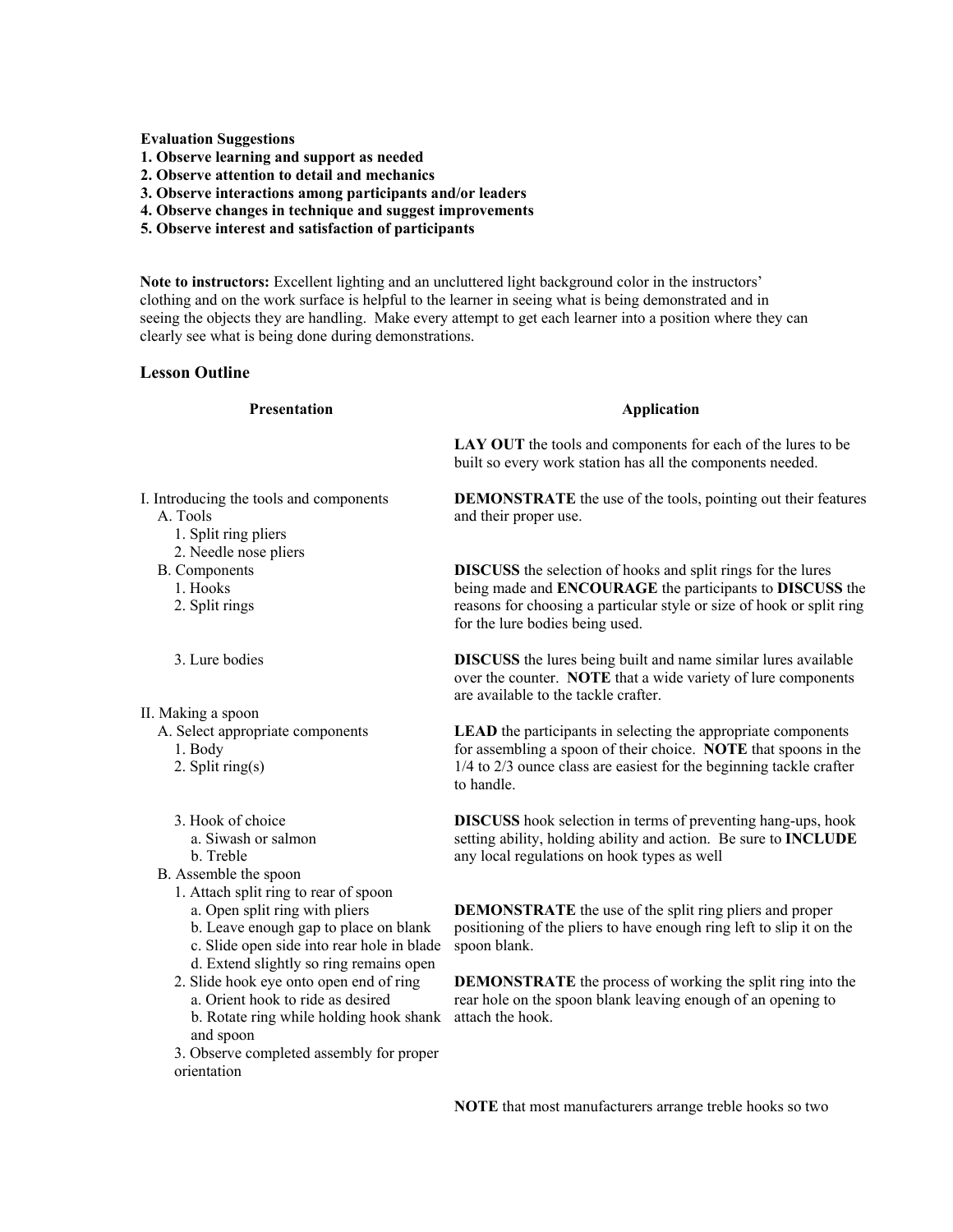- 4. Attach split ring to front if desired
- III. Making a crank bait or plug A. Select appropriate components
	- 1. Plastic plug body
	- 2. Split rings
	- 3. Treble hooks
	- 4. Split Ring pliers
	- 5. Needle nose pliers
	- 6. Small plastic box
	- B. Attach split ring to throat hook
		- 1. Open split ring
		- 2. Slide open end over wire loop in body
		- 3. Slide hook eye onto split ring
		- 4. Hold body and hook
		- 5. Rotate split ring until it closes
	- C. Attach tail hook
		- 1. Repeat steps above with tail hook
- IV. Demonstrate lure repair
	- A. Inspect for damage
	- B. Replace damaged or worn parts
	- C. Fill and epoxy any loose screws
	- D. Touch up paint job

## **Summary Activity**

Review the skills developed or practiced in this lesson, and discuss the use of the lures made during the session. Challenge the young people to return for the next session, outlining some of the things that will be done in it.

## **Lesson Narrative**

Hook hanging or basic lure assembly is one of the easiest projects in tackle crafting, and it makes an excellent way to introduce the activities in this part of the Sportfishing Program. It teaches some basic techniques with split rings, a common element in many tackle crafting projects, as well as the use of split ring pliers. It initiates the process of planning the activities required to complete a lure and equips the participant to repair lures in need of replacement hooks or split rings. It can also lead to more comprehensive repairs, like replacing a lost diving lip or dressing up a mangled paint job. These skills will find excellent utility if the tackle crafter goes on to shaping, balancing, painting and fishing their own creations.

## **Making a Spoon**

Select the components for assembling a spoon to match a common use in your area. Spoon blades in the 3 to b ounce class are about ideal for this exercise, being small enough to get the open side of a split ring on the rear of the blade easily, but large enough to use a split ring that is easily handled. Lay out the components for the spoons at each workstation with the tools required to complete the task. Each participant should have access to split ring pliers, needle nose pliers, two or three split rings of the proper size, properly sized treble or single hooks, and a spoon blade suitable for local fishing. Providing a small plastic box or tackle box minimized the probability of hooks in the clothing or anatomy.

Discuss the reasons for the hook selection. Note that single hooks tend to penetrate better, allow less leverage to pry the hook loose, and hang up less. Treble hooks may give multiple hookups on the strike, providing a small amount of security. Of course, your selection should be useful in the area. If you decide to allow the tackle crafters to make their own choice, make sure that both types are available to them at the works station.

points are on the bottom and one is vertical on the top. Similarly single hooks are usually oriented so the hook point rides upward or toward the convex surface of the spoon.

Discuss the advantages and disadvantages of using a split ring at attachment point for the line.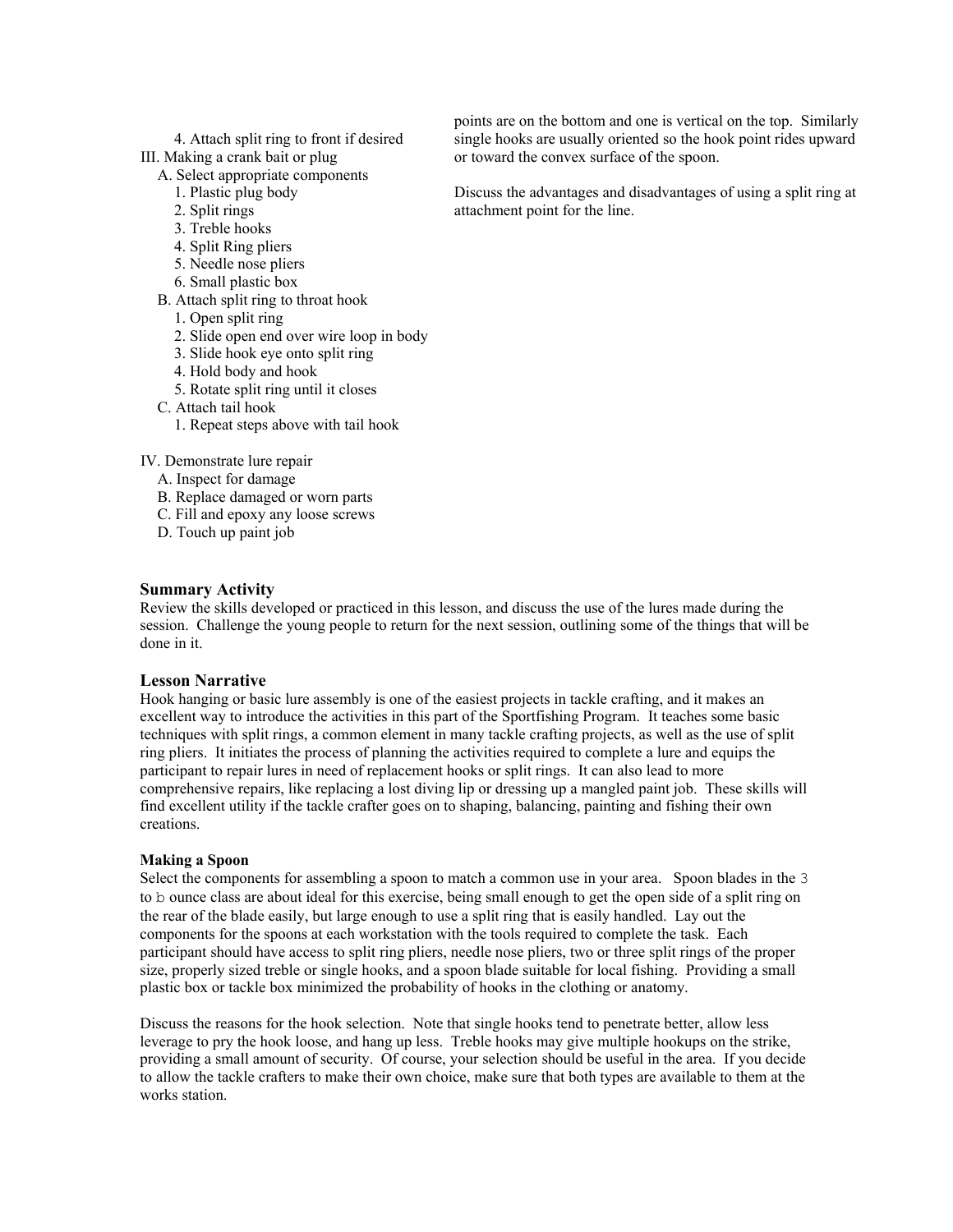Demonstrate the use of the split ring pliers and the split rings, explaining the process as you work through it. Point out the small wedge on the tip of the pliers and explain how it functions to open the ring without springing the metal. Note that the pliers must allow enough of the split ring end to project beyond their jaws to permit it open side to be slipped onto the rear of the spoon blade and through the hole. In most cases this will be about 3 to d of an inch with the rings selected for this part of the project. Note that the spoon blade can be used as a wedge as well until the tip of the split ring can be inserted into the rear hole on the blade. Once the ring has entered from the bottom of the spoon through the top of the blade, extend it slightly with needle nosed pliers and slip the eye of the hook over the open end of the ring. Holding both the spoon blade and the hook in one hand, rotate the split ring with the pliers until it snaps shut and the spoon blade and hook are connected by the closed ring. If the ring is sprung by the process, remove it and start again with a slightly larger ring or one of higher quality. An open ring invites loss of fish.

Note that most manufacturers orient the hook so one of the hooks on a treble or the single hook point points straight up, more or less perpendicular to the back of the spoon blade. This approach minimizes hang-ups and provides good hook setting for corner of the mouth or upper jaw holds. Some anglers like to attach a split ring to the front of the spoon as well, feeling that the arrangement allows for greater movement and better fish attraction than does the use of a snap swivel on the spoon. Others maintain that the additional split ring creates a potential weak link in their tackle and may expose their line to a source of nicks or cuts. Some compromise on this point and use an open ring that can be soldered closed to provide a secure attachment point for the line.

#### **Making a Crank Bait or Plug**

Once the use of split rings and split ring pliers is mastered, assembling plugs from pre-cast bodies and other components is relatively easy. Many tackle crafters prefer to place the throat hook or belly hook in place before working on the tail hook on lures that require two hooks. Simply open the split ring and slide the open arm onto the wire or eye. Slide it forward enough to allow the hook to be placed on the spread point of the ring, and hold the hook and body while the split ring is rotated until it locks. Repeat the process with the tail hook, and the lure is finished.

### **Repairing Worn or Damaged Lures**

Before making repairs on old lures, determine if their collector value, either to you or to someone else, is greater than their value as a working lure. Many old, wooden lures lying in neglected tackle boxes are valued by collectors. If the utility exceeds the collector value, lures can be repaired relatively easily. Start by determining what needs to be done. If, for example, the lure is serviceable but has rusted hooks and damaged split rings, simple replacement of those parts restores the lure to usefulness.

Many older lures are assembled using screws to attach diving bills, screw eyes, or other parts. Every screw should be checked to make sure it is securely attached and tight. Where the holes are worn of the threads are corroded, the lure may literally be torn apart by the strike or struggles of a fish. If the threads are worn, using a slightly larger screw or using a drop of good epoxy cement and a small sliver of wood can tighten the threads successfully. Carefully inspect the screw eyes used to hang hooks. Are they tightly closed, sound and without cracks or other signs of potential failure? If they are, they can be reused. If not, replace them with new parts. Inspect diving bills, hook attachments, spinner mounts, and similar parts to be sure they are sound, properly shaped and functional. If they are not, consider replacement with new parts of similar design. Scarred or worn lures can be painted with either epoxy or lacquer. Simply follow the pattern existing on the lure and carefully cover the damage. If it is deep, consider using an epoxy filler to smooth the contours of the lure and restore its original action before painting or touching it up.

Many modern lures are molded around a stainless steel wire frame. If those wires are badly corroded , worn thin or broken, the lures are best set aside. If they loops are sound and secure, hooks and split rings can be replaced as they were above. Repairs to the plastic finish should be attempted only after determining if the paints or lacquers being considered are compatible with the plastic used in molding the lure body.